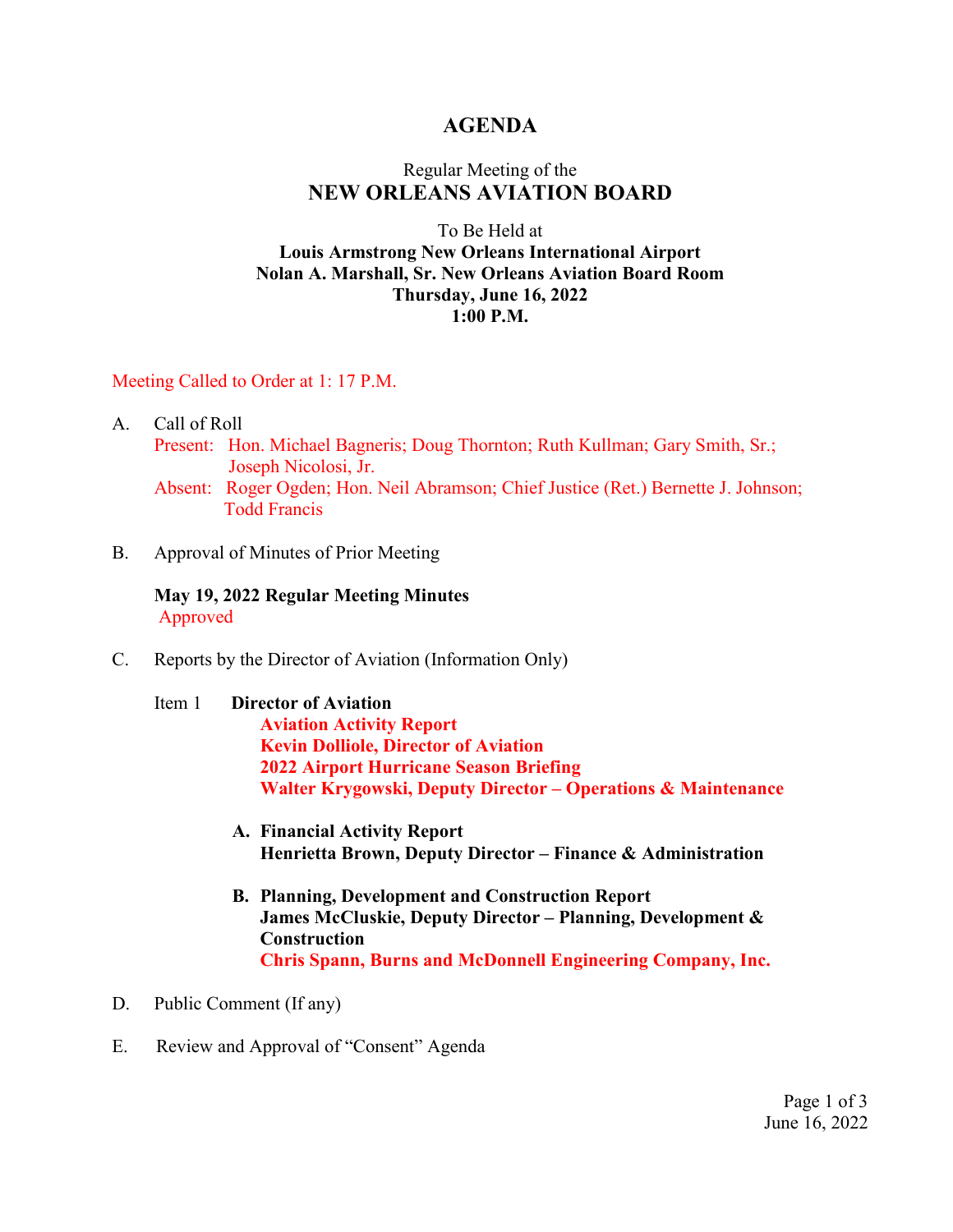Item 2 **Resolution Authorizing Louisiana Compliance Questionnaire for Audit Engagements of Government Agencies for the Year Ending December 31, 2021** Approved

| Item 3 | Allocation of Funds & Renewal of Contracts, Leases, Agreements<br>and Permits as follows: |                  |
|--------|-------------------------------------------------------------------------------------------|------------------|
|        | A. Airport Aerial Lift Maintenance Services<br>United Rentals North America, Inc.         | \$28,900 NTE     |
|        | <b>B. Airport Security Guard Services</b>                                                 | \$974,439.40 NTE |
|        | Universal Protection Service, LLC d/b/a Allied Universal Security Service                 |                  |
|        | C. Airfield Electrical On-Call Maintenance Services                                       | \$89,698.50 NTE  |
|        | Frischhertz Electrical Co., Inc.                                                          |                  |
|        | D. Electrical On-Call Repair Services                                                     | \$55,995 NTE     |
|        | Frischhertz Electrical Co., Inc.                                                          |                  |
|        | E. Airport Security Management Control Systems Maintenance Services                       |                  |
|        | Johnson Controls, Inc.                                                                    | \$850,000 NTE    |
|        | F. Airport Vertical Lift Annual Maintenance Services                                      |                  |
|        | Schindler Elevator, Inc.                                                                  | \$333,789.37 NTE |
|        | G. Professional Service Agreement - Software Maintenance and Technical                    |                  |
|        | <b>Support</b>                                                                            | \$12,000 NTE     |
|        | MB3, Inc. dba Civix                                                                       |                  |
|        | H. Professional Service Agreement - Software Maintenance and Technical                    |                  |
|        | <b>Support</b>                                                                            | \$51,187 NTE     |
|        | GCR, Inc. dba Civix                                                                       |                  |
|        | <b>I. Municipal Investment Advisory Services</b>                                          | \$135,000 NTE    |
|        | PFM Asset Management, LLC                                                                 |                  |
|        | <b>J. Federal Project Auditor Services</b>                                                | \$80,000 NTE     |
|        | Kushner LaGraize, LLC                                                                     |                  |

### All Consent Agenda Items Approved

F. Review and Approval of Regular Agenda/Items Removed from "Consent" Agenda

### Finance Committee:

- Item 4 **Director's Credit Card Report** Approved
- Item 5 **Approval to Change Permittee Name and Effective Date on Commercial Support Activity Permit with Jefferson Parish** Approved